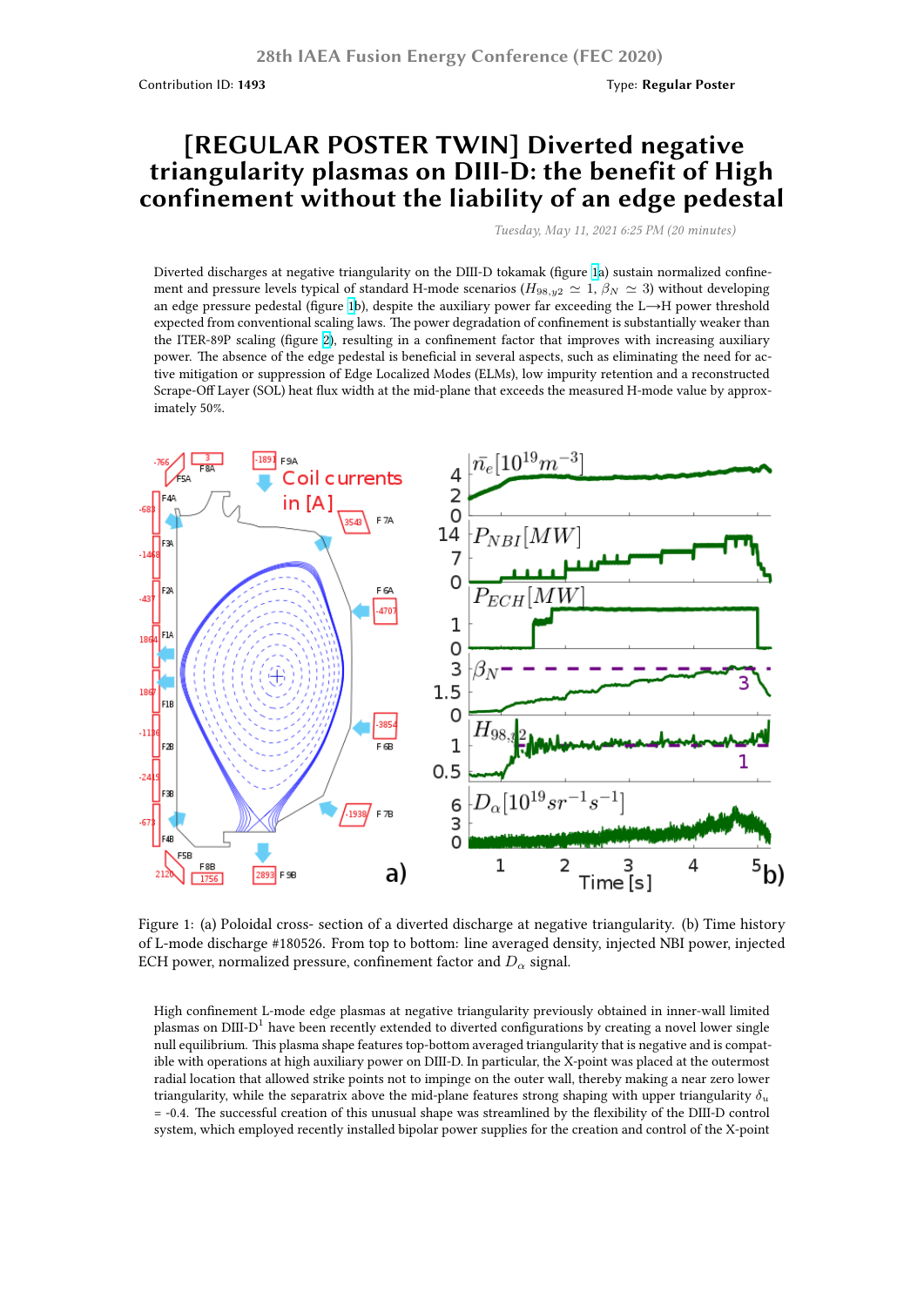\*\*\*\*\*\*\*\*

Plasmas maintained an approximately constant line averaged density and the effective charge radial profile,  $Z_{\text{eff}}$ , was in the range 1.4-2; this is a significant improvement over previous inner-wall limited experiments<sup>2</sup> for which the line averaged density increased with beam fueling and  $Z_{\text{eff}}$  was as large as three. Discharges were executed at full field, 2 T, and plasma current of 0.9 MA, yielding a safety factor of 4.5 at 95% of the normalized poloidal flux.

The lack of an H-mode transition postulates that the L→H power threshold increases strongly with increasing negative triangularity. Neither inner-wall limited nor diverted negative triangularity plasmas transitioned to a standard H-mode regime despite the fact that the power flow crossing the separatrix greatly exceeded the expected threshold. In one diverted case, when the upper triangularity was accidentally relaxed to  $\delta_u$  = -0.2, the standard L→H transition was observed with 2 MW of net auxiliary power, whereas for  $\delta u = -0.4$  plasmas maintained L-mode edge pressure profiles despite 10 MW of net injection. Previous experiments on the TCV tokamak using a similar shape observed H-mode transitions with *δ<sup>u</sup>* ˜ -0.2, although more extreme values of the upper triangularity were not attempted<sup>3</sup>. This result needs further study and could make L-mode edge operation a viable candidate for operation in future reactors, provided that the L→H power threshold will remain large enough to prevent plasmas from developing an edge pedestal.

Negative triangularity discharges sustained H-mode grade confinement and pressure levels despite maintaining relaxed edge pressure radial profiles typical of L-mode scenarios. More specifically, plasmas routinely featured relatively high normalized pressure levels up to  $\beta_N$  = 3, or  $\beta_N/l_i$  = 3, and confinement factor  $\rm H_{98,y2}$   $\geq$ 1 while being intrinsically free of ELMs. The confinement factor progressively improved with increasing auxiliary power as a consequence of a much lower power degradation than that predicted by the ITER-89P scaling law, as displayed in figure 2, in substantial agreement with previous inner-wall limited experiments.



Figure 2: Stored energy computed by TRANSP vs auxiliary power for NB heated H-mode discharge 180520 (black), NB heated L-mode discharges 180523 (purple) and NB+EC heated L-mode discharge 180533 (green). Red triangles show the corresponding values computed using the ITER-89P scaling law. Coefficients *β* quantify power degradation.

The ratio of the impurity confinement time to the energy confinement time was measured to be lower than that in standard H-mode regimes. The particle confinement time of Aluminum was computed by laser ablating suitable targets and resulted in  $\tau_P/\tau_E$  of order unity. As opposed to H-mode regimes, for which such ratio typically reaches or exceeds three, this scenario makes impurity retention less problematic but may make fueling more difficult.

The heat flux width in the Scrape-Off Layer was measured to exceed values measured during H-mode phases. The radial profile of the heat flux was measured by infrared cameras on the divertor plate and mapped at the